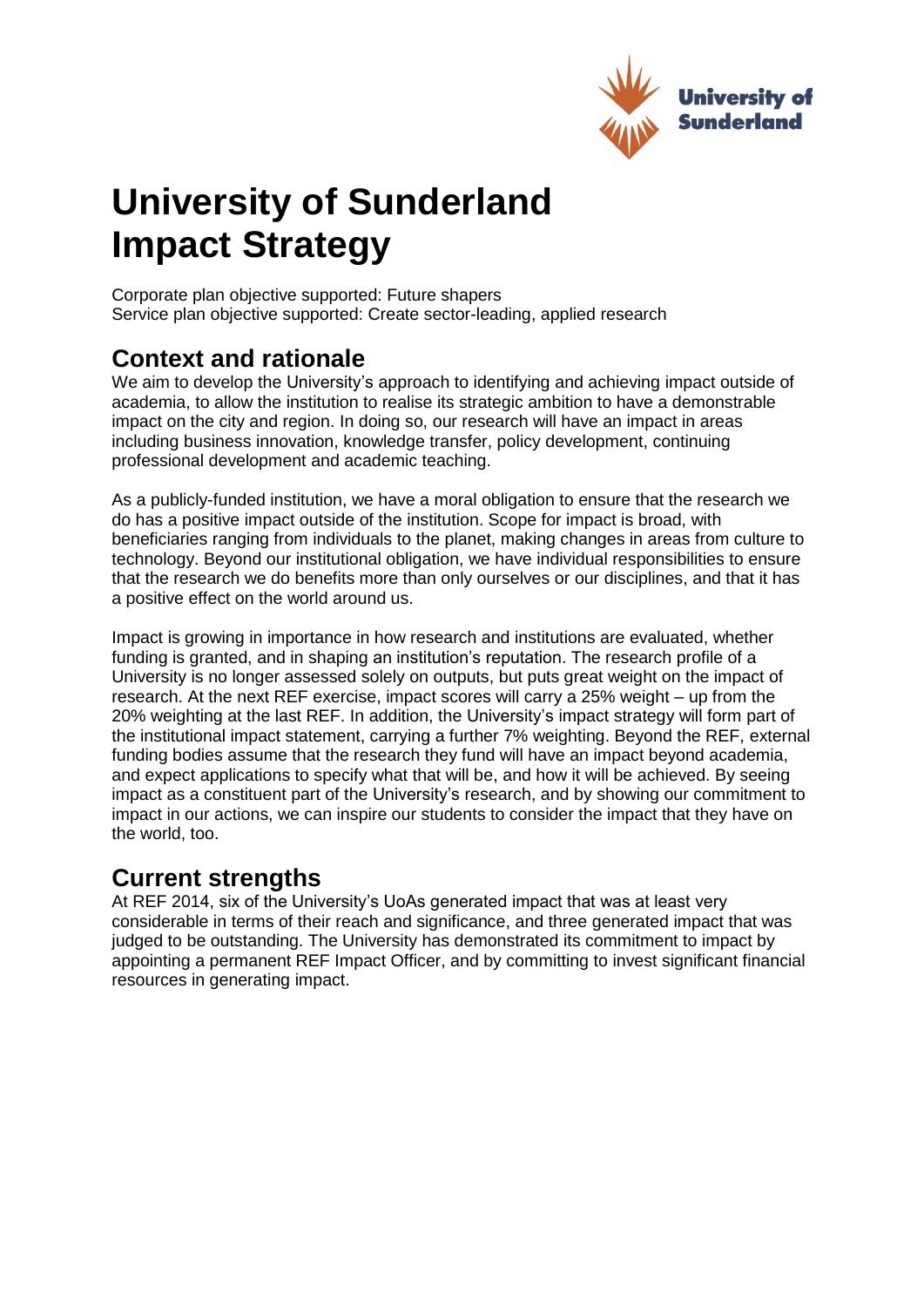

## **Commitments**

#### **1. Raise awareness of impact across the institution**

To ensure that impact becomes a fundamental part of the research we do, we will work to improve understanding of impact, how it is achieved, what impact our research has done, and what impact our researchers can achieve.

We will:

- Create and share guidance about impact, how to achieve it, and how to report it as a REF case study
- Work with the University press office to identify and write stories about our impact for internal and external audiences
- Share best practice from within and beyond the University
- Connect our academics with our partners in industry, the public sector, and the third sector

## **2. Embed impact across the research project lifecycle**

Thinking about impact at the start of project development will allow us to identify impact opportunities at an early stage, and incorporate well-developed impact plans in funding applications. This proactive approach will ensure that impact opportunities are fully realised.

We will:

- Assist our academic staff to identify the potential impact of their research, and likely beneficiaries whom they might target, at the project planning stage
- Support the development of impact sections of grant applications
- Monitor and support planned impact opportunities
- Signpost academic staff to internal and external services required to facilitate impact activities

### **3. Provide resources to support impact across the University**

We will create dedicated resources to embed and develop an impact culture across the University. We will encourage, support and empower academic staff to pursue ambitious impact activities.

We will:

- Use the newly created Impact Officer post to provide expert advice to academic staff on embedding impact across the research project lifecycle, developing impact statements for funding applications, realising impact plans, and developing impact case studies for REF 2021, and future REF exercises
- Act as a conduit for staff to access University services involved in impact activities.
- Offer financial support to help realise excellent impact activities.

#### **4. Create new systems and processes to embed impact into University administration**

New systems and processes will be integrated with existing tools and procedures to ensure that impact activities are identified, developed, recorded and shared. Improved, centralised administration will mean that all academic staff can learn how to develop and realise impact opportunities, access expert advice and financial support, share success, access best practice and find out what impact their colleagues' research is having.